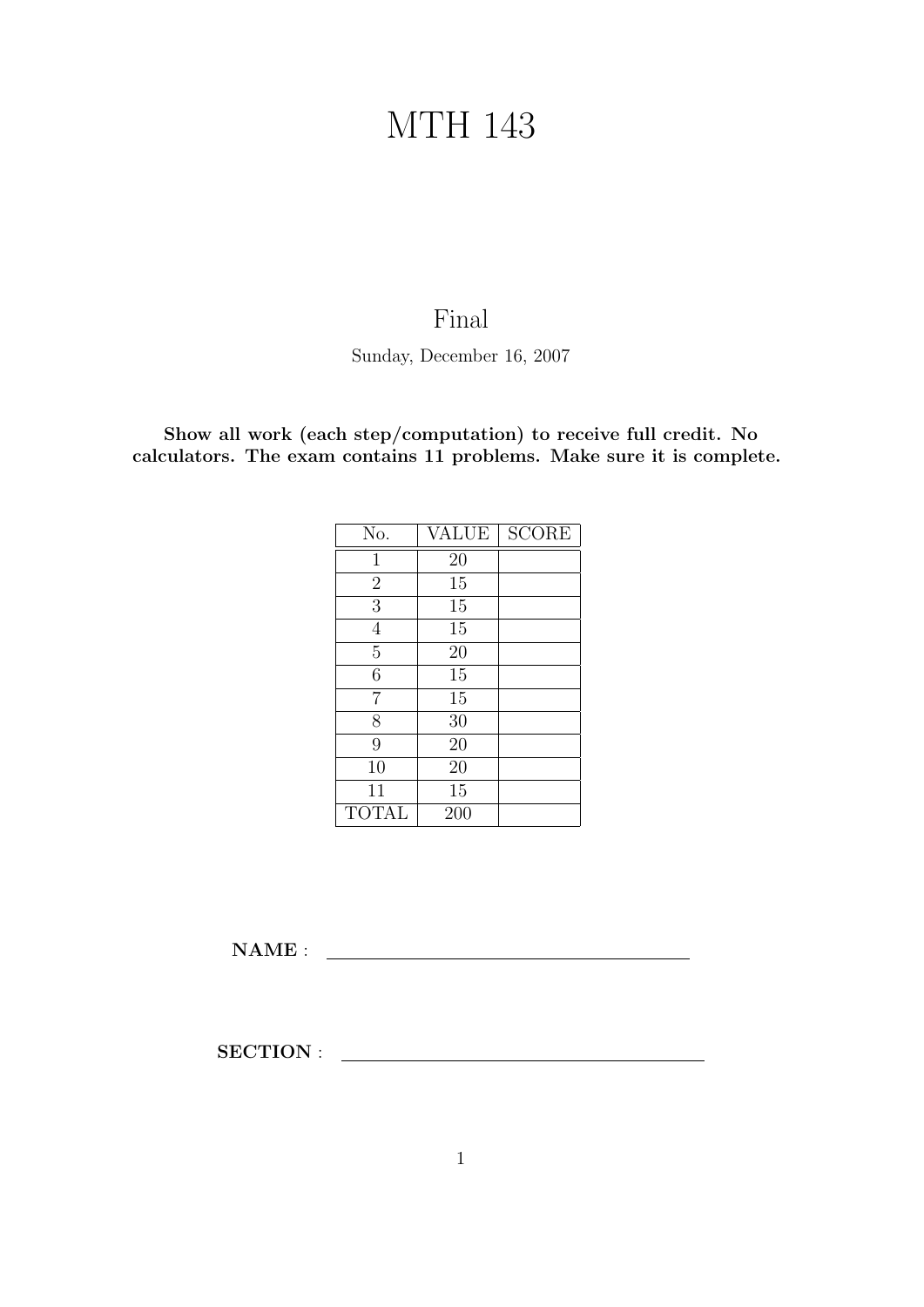## 1. Consider the series

$$
\sum_{n=3}^{\infty} \frac{2}{(n-2)^2} .
$$

a) Use the integral test to determine if the series converges or diverges.

b) Use the limit comparison test to determine if the series converges or diverges.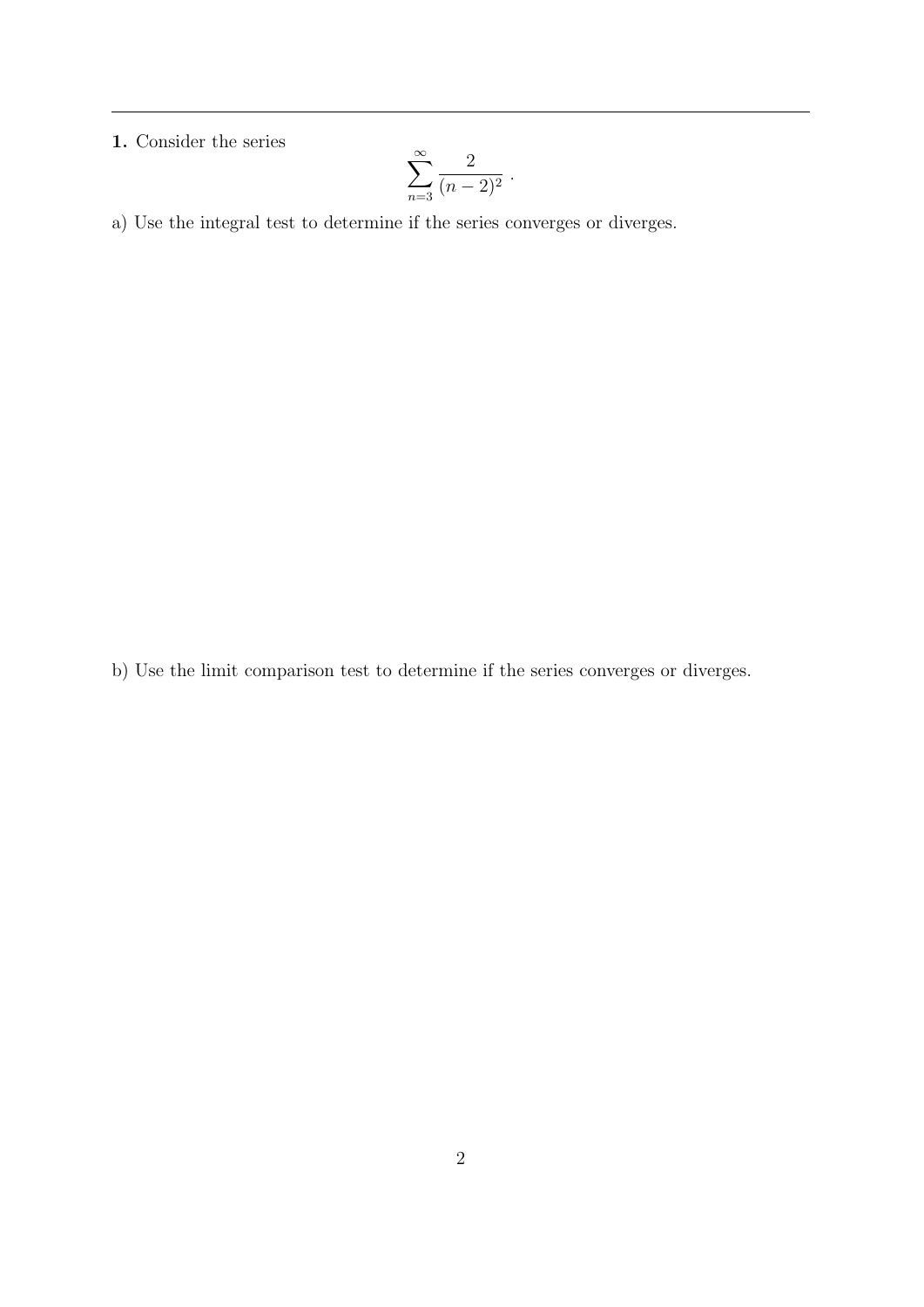2. Find the radius of convergence and interval of convergence of the power series

$$
\sum_{n=0}^{\infty} \sqrt{n} \; x^n \; .
$$

Be sure to test the left and right end of your interval for convergence.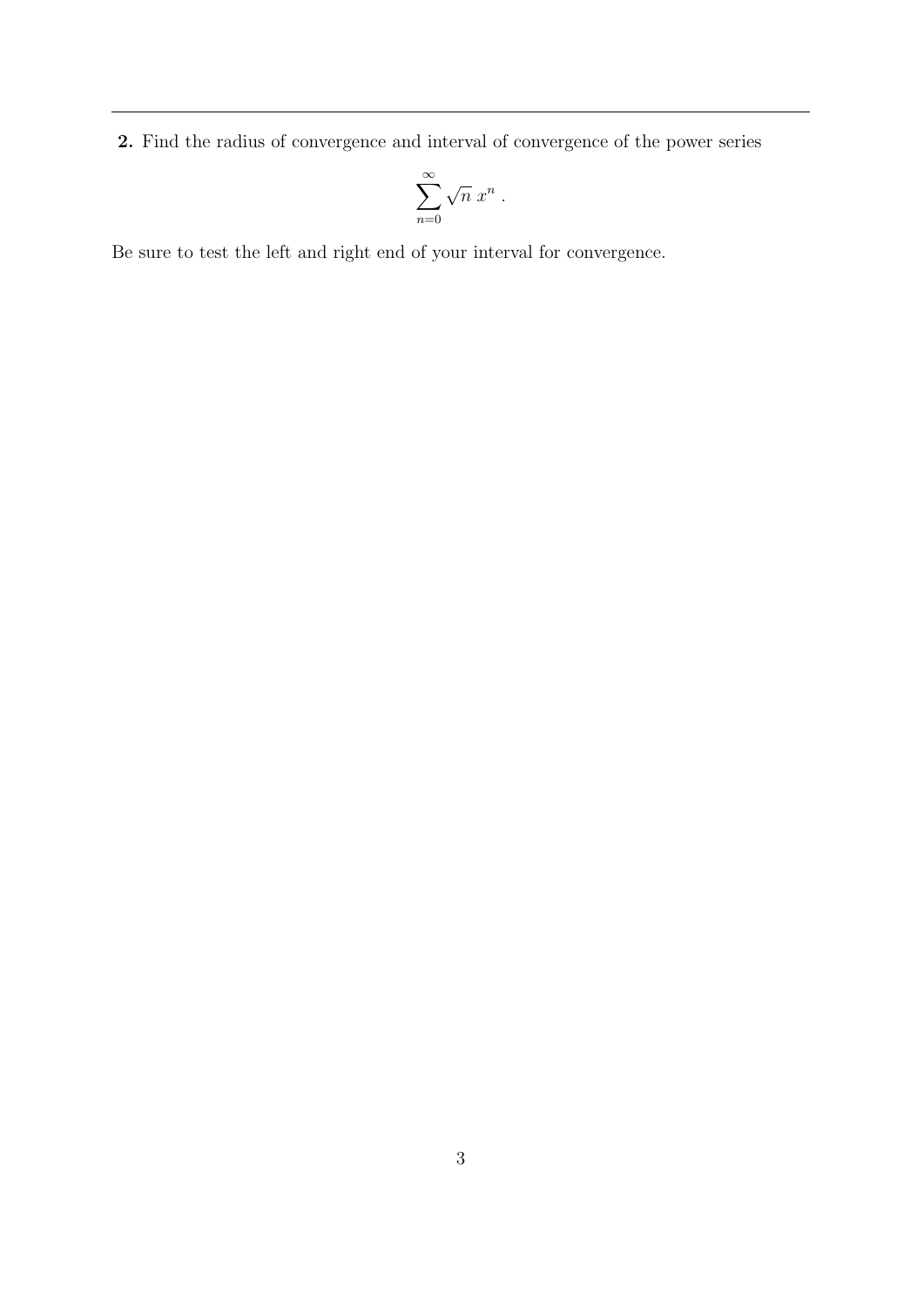3. Find the sum of the series or show that it diverges. a)

$$
\sum_{n=1}^{\infty} (e^{-n} - e^{-(n+1)})
$$

b)

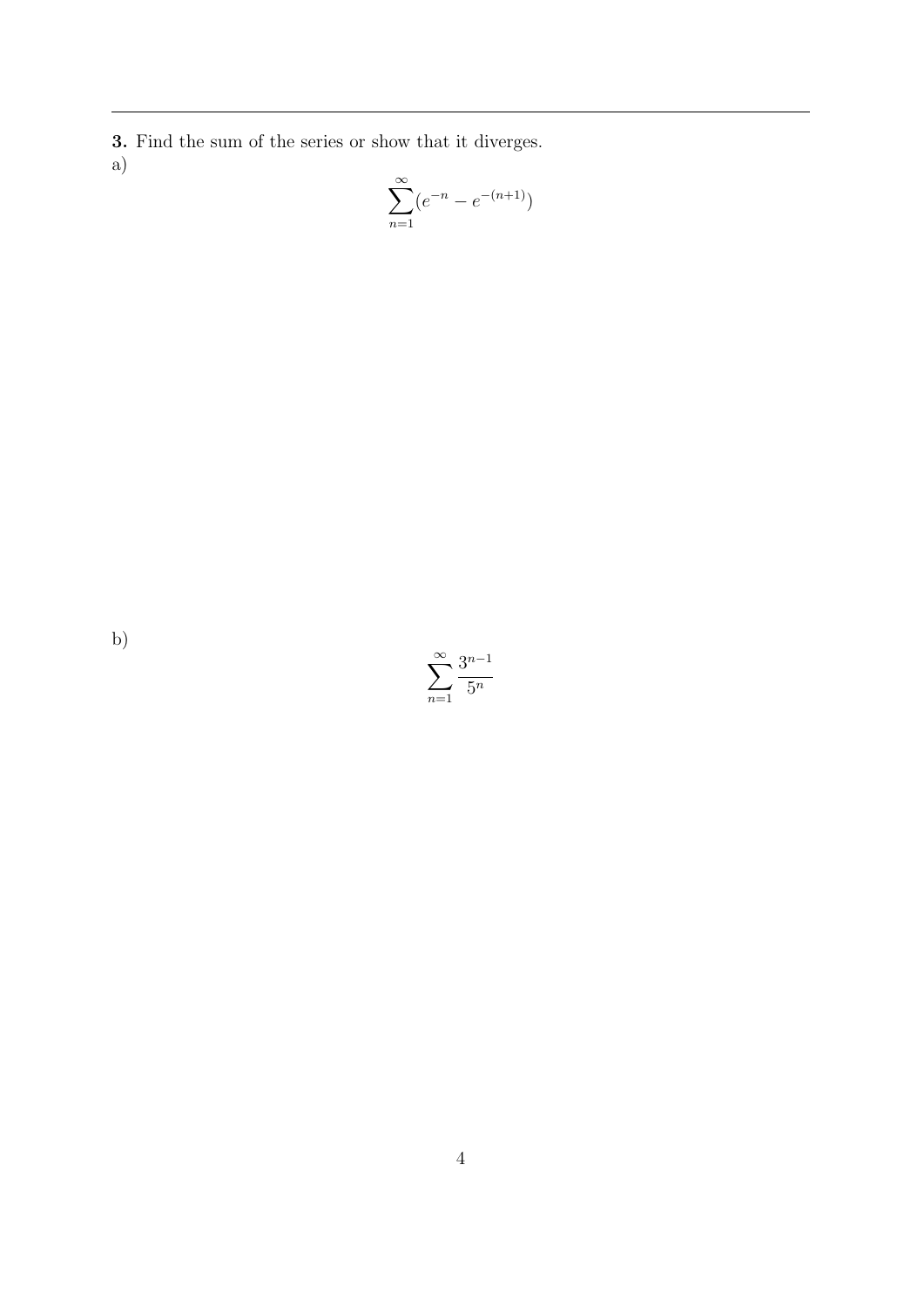4. Find the area of the surface obtained by rotating the curve

$$
y = 1 + x^2
$$

from  $x = 0$  to  $x = 1$  about the *y*-axis.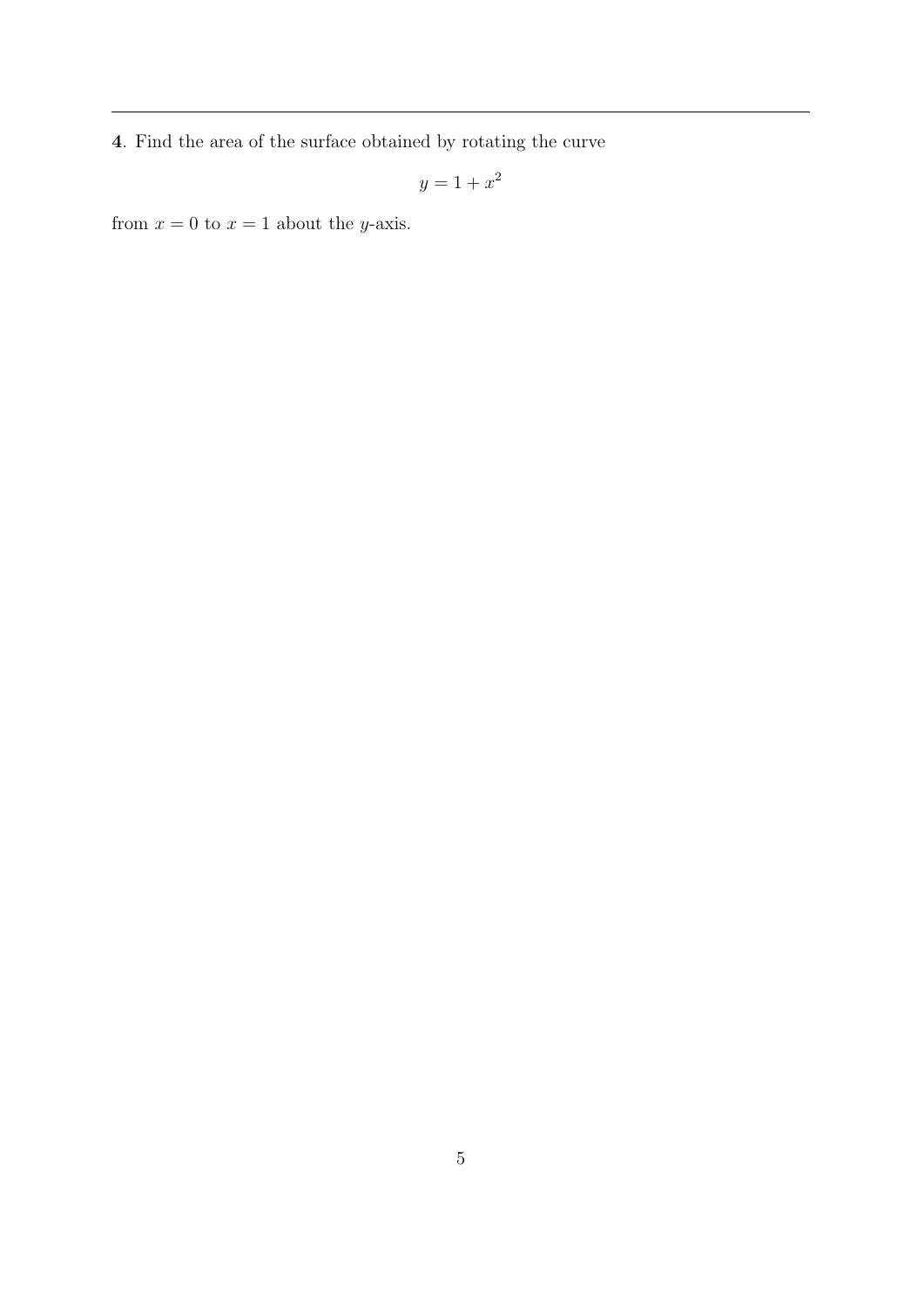**5.** Let  $f(x) = 8\sqrt{x}$ .

a) Find  $T_2(x)$ , the second degree Taylor polynomial of  $f(x)$  at  $a = 4$ .

b) Use Taylor's inequality to estimate the accuracy of the approximation  $f(x) \approx T_2(x)$ for  $4 \leq x \leq 4.1$ .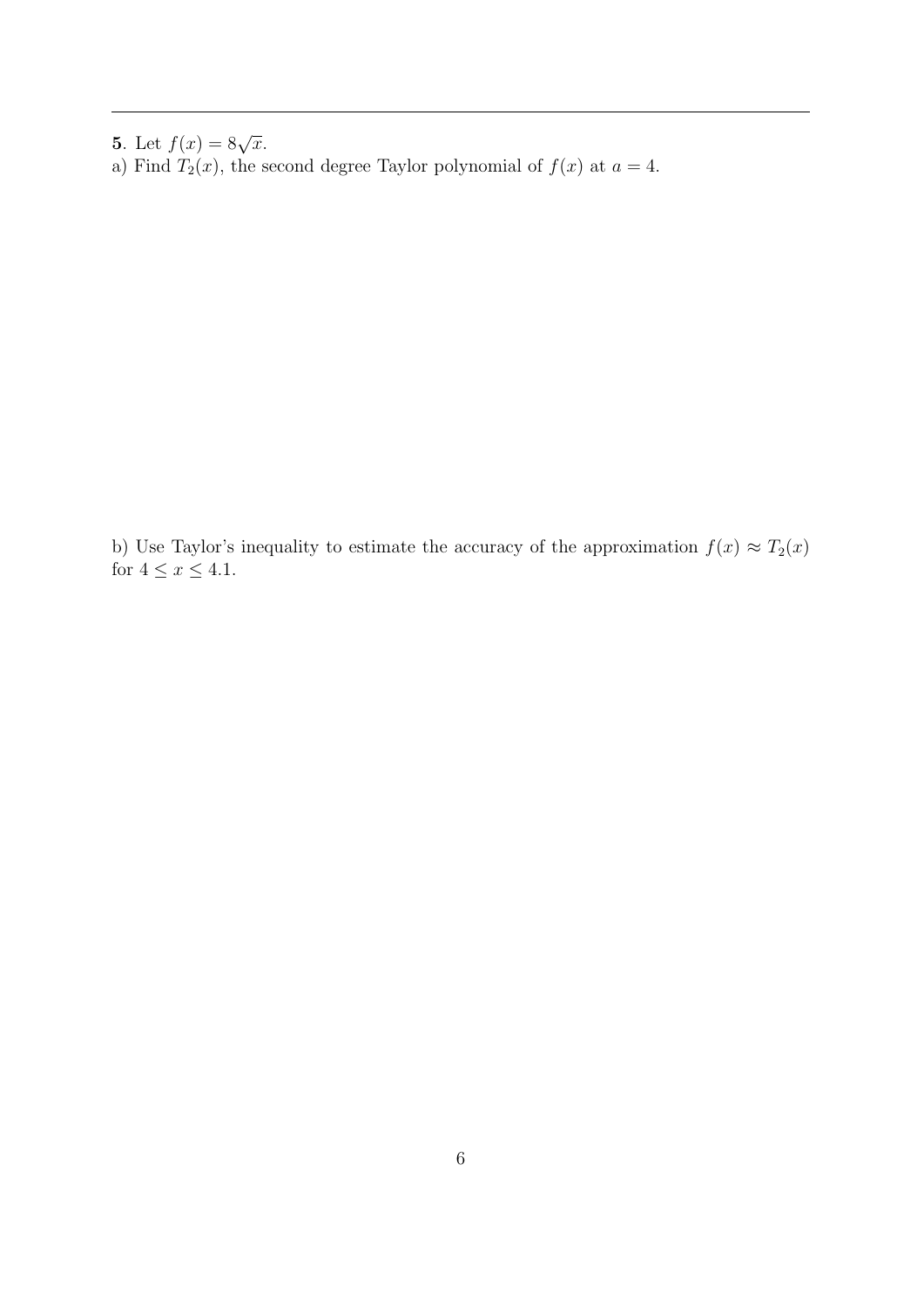6. Let  $f(x) = \sin(x)$  and consider  $T_3(x)$ , the third degree Taylor polynomial of  $f(x)$  at  $a = 0$ . Use the alternating series estimation theorem to find the best possible estimate on the error  $R_3(x) = f(x) - T_3(x)$  over the interval  $-1 \le x \le 1$ .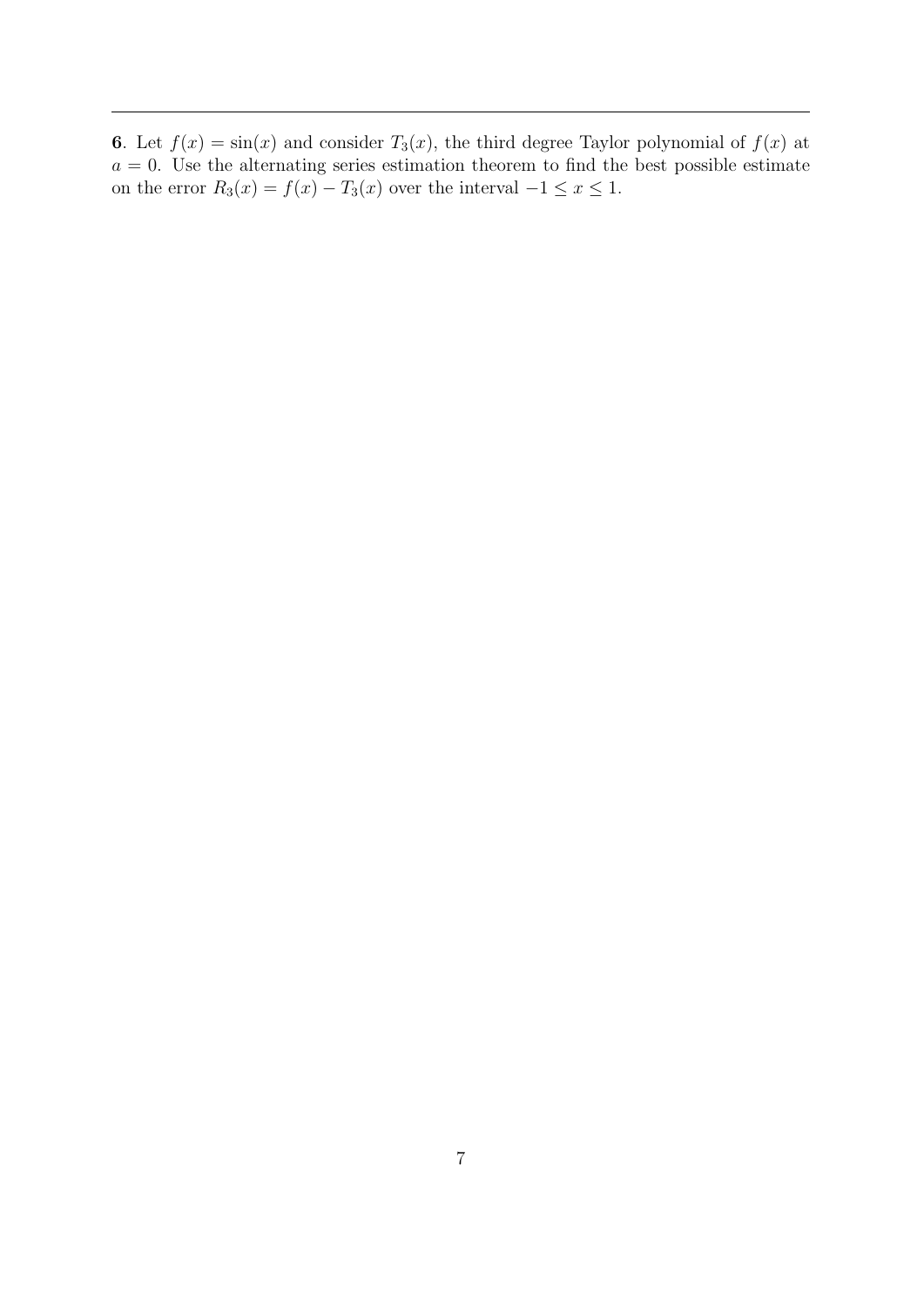${\bf 7}.$  At time  $t$  the position of a particle is given by

$$
x = 4(\cos t + t \sin t) \qquad y = 4(\sin t - t \cos t).
$$

How many units of distance does the particle travel as t varies  $0 \leq t \leq 2$  ?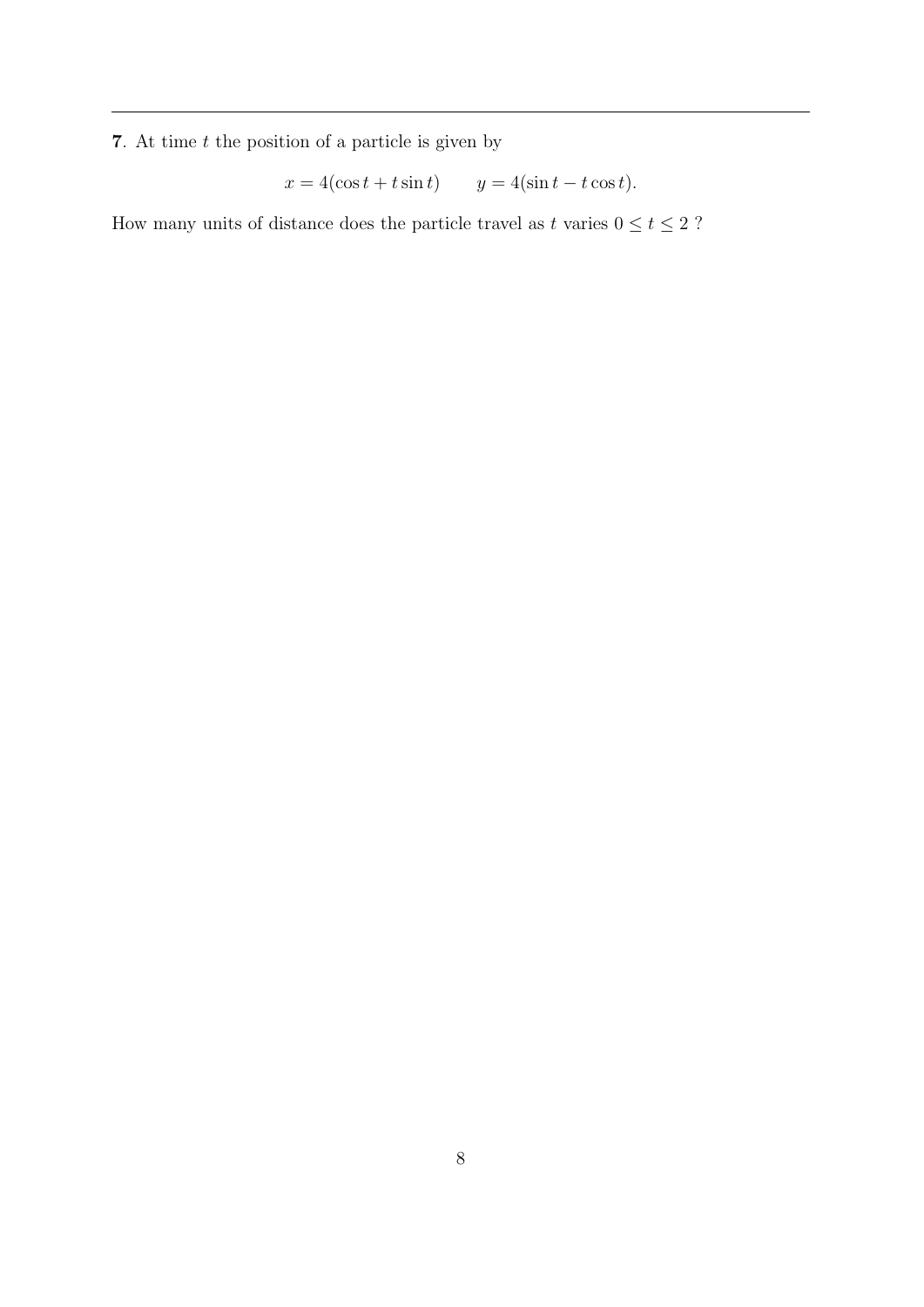8. A curve is traced by the parametric equations

$$
x = t^2 + 1, \qquad y = -2t^3 + 6t.
$$

a) Find all points  $(x, y)$  on the curve where the tangent line is horizontal.

b) Find all points  $(x, y)$  on the curve where the tangent line is vertical.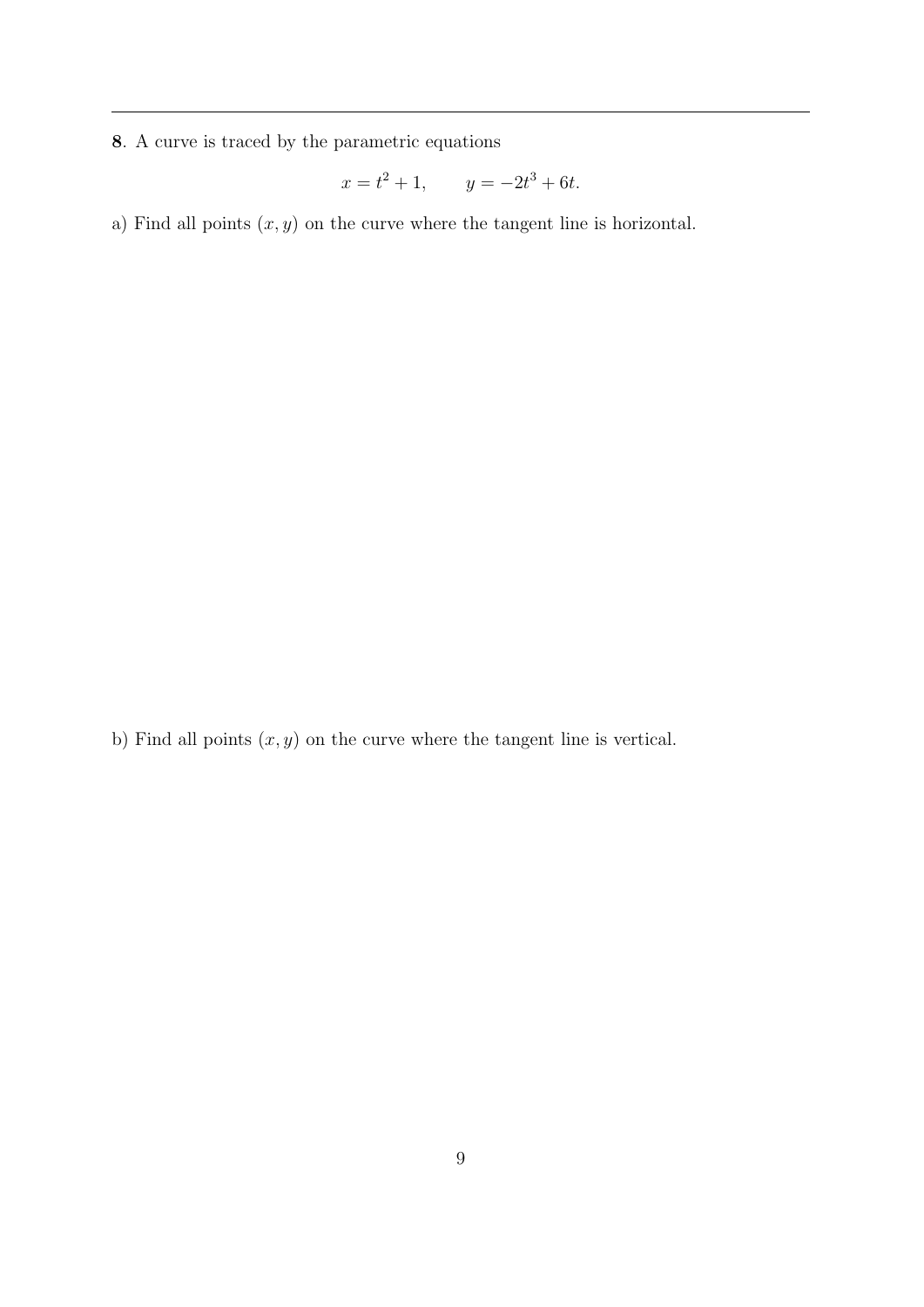**8. c)** Compute  $\frac{d^2y}{dx^2}$  and determine if the curve is concave upward or concave downward when  $t > 0$ .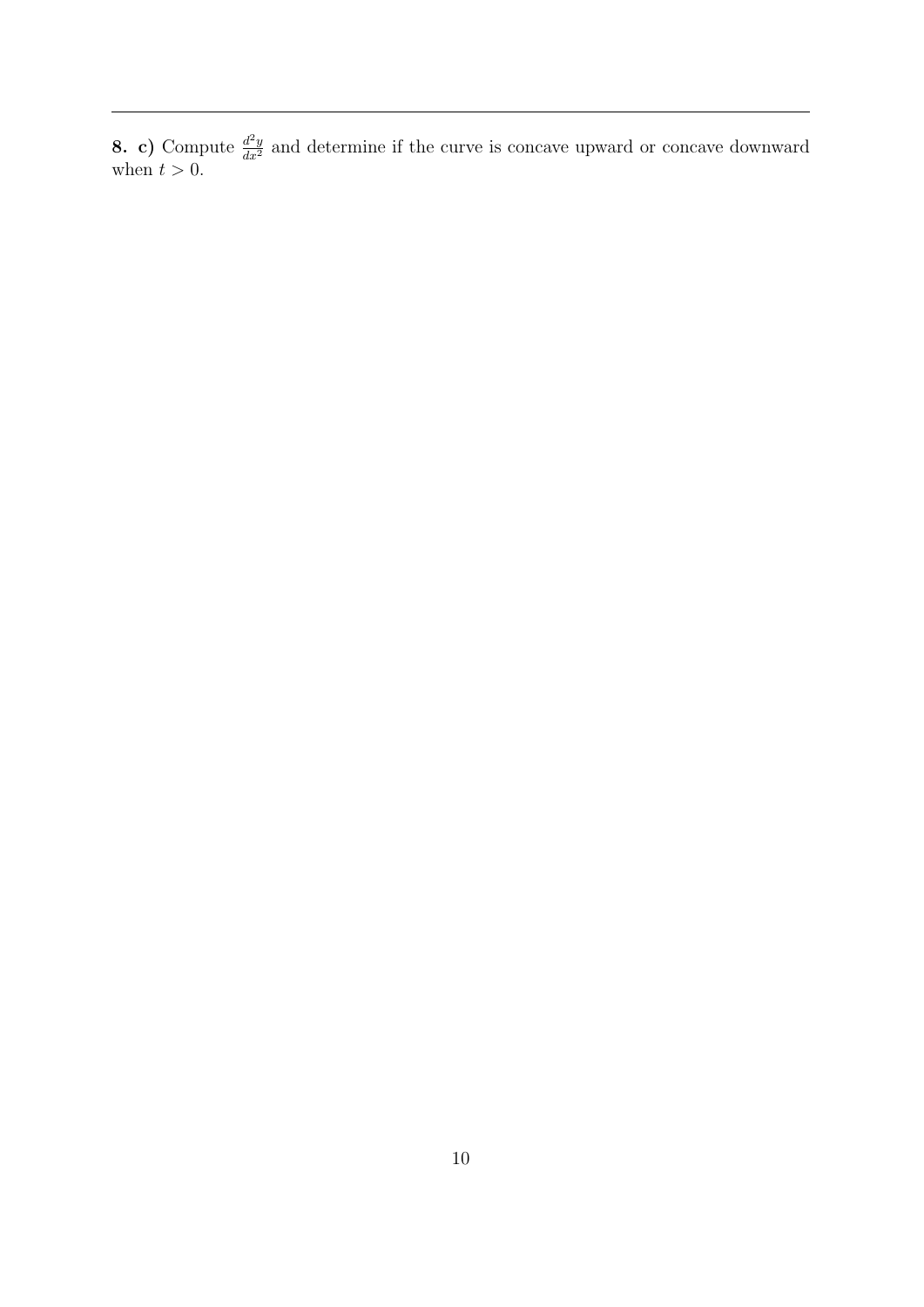**9.** a) Describe the point  $(x, y) = (-1, 1)$  in terms of polar coordinates  $(r, \theta)$  with  $-\frac{\pi}{2} < \theta \leq \frac{\pi}{2}$  $\frac{\pi}{2}$ .

b) The polar curve  $r^2 = \frac{4}{\sin \theta}$  $\frac{4}{\sin \theta \cos \theta}$  can be described using a Cartesian equation  $y = f(x)$ . Find  $f(x)$ .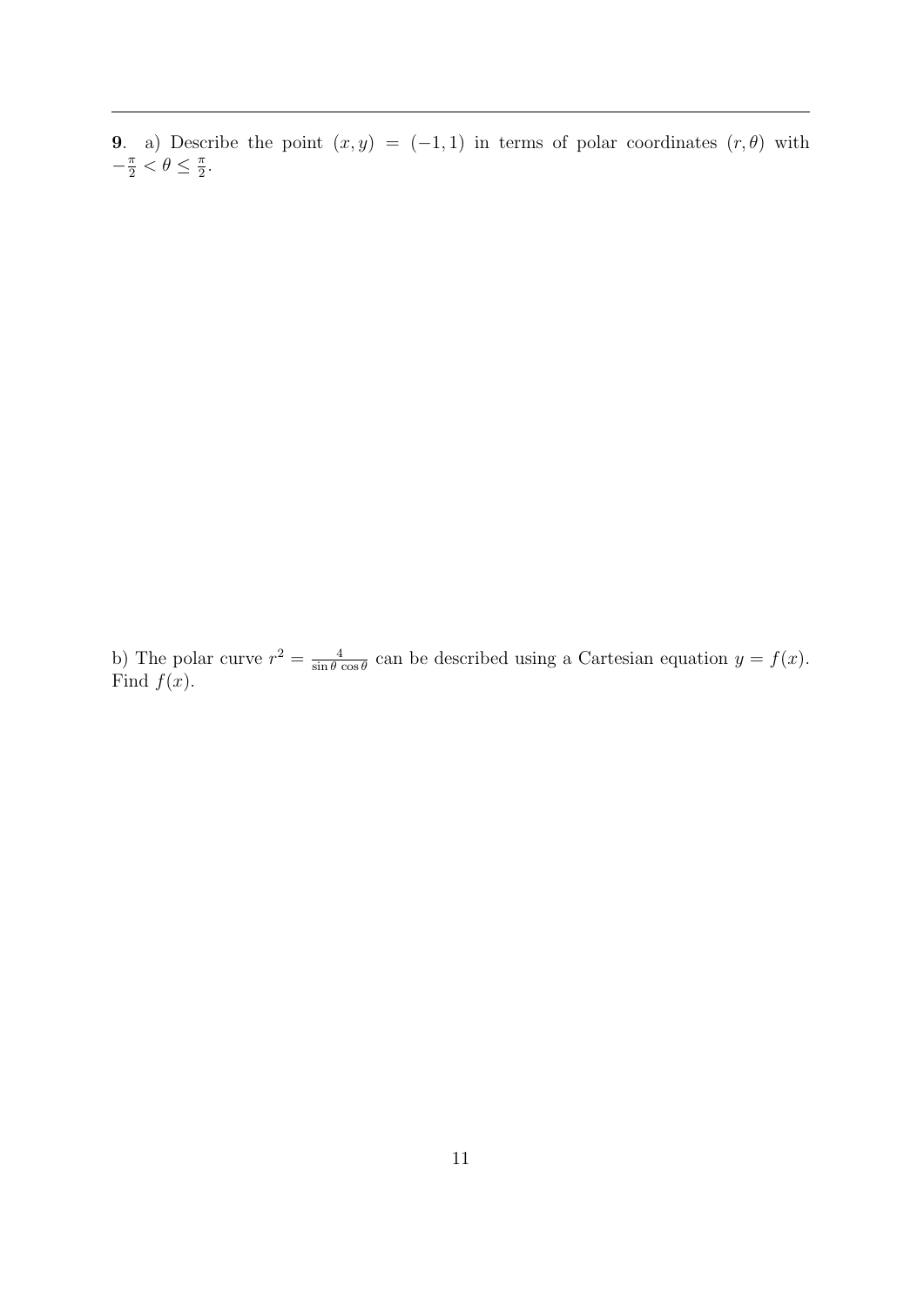**10**. Find the area of the region enclosed by one loop of  $r = \sin(2\theta)$ .